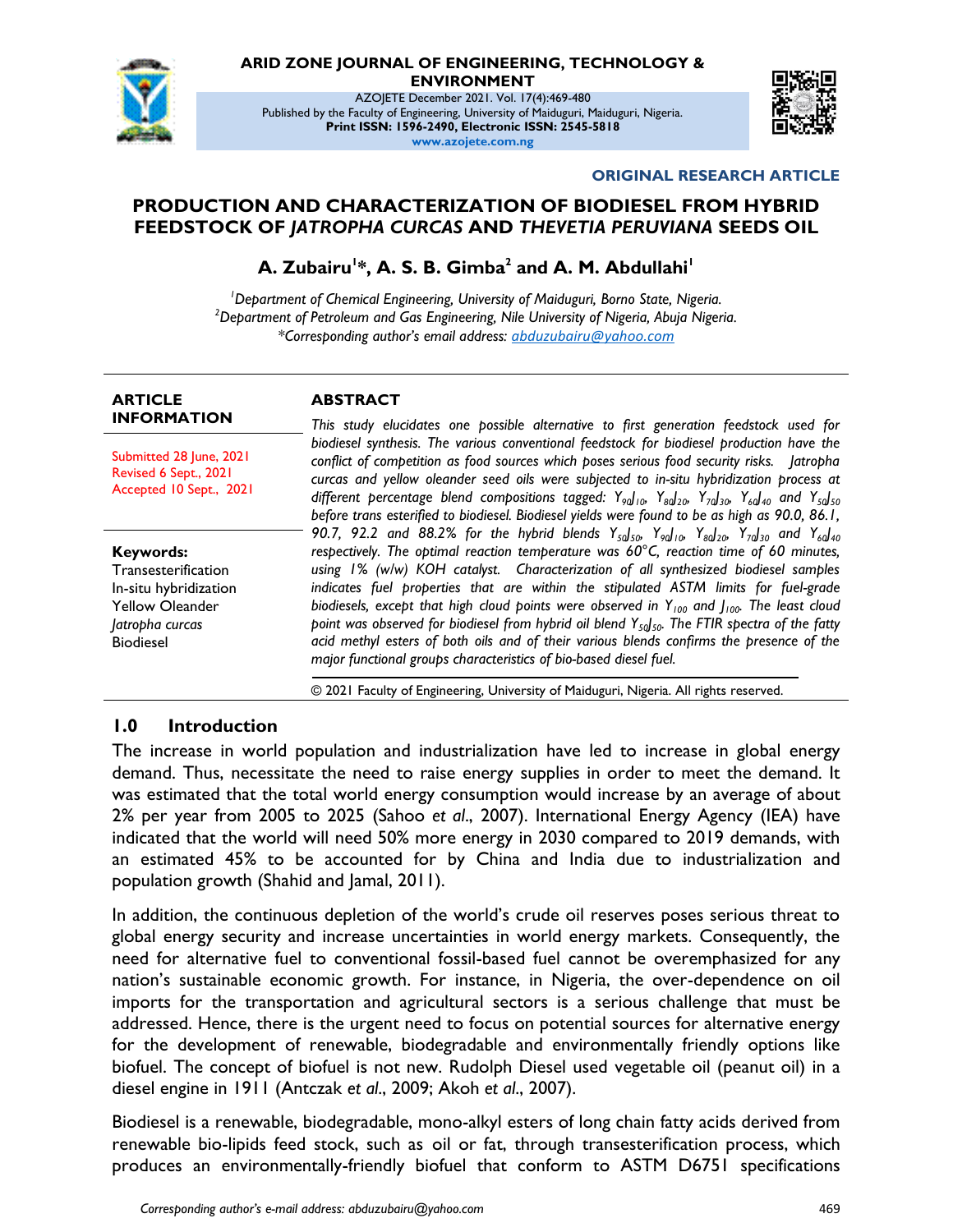suitable for application in compression ignition (CI) engines (Surma, 2008). Transesterification is the conversion of triglycerides into fatty acid alkyl esters (FAAE) and low molecular weight alcohols such as methanol and ethanol in the presence of catalyst (Demirbas, 2010; Sharma *et al*., 2008).

### **1.1 Feedstock for Biodiesel Synthesis**

Biodiesel is produced using different kinds of oils comprising of both edible and non-edible vegetable oils, waste cooking oils, animal fats and algae oils (Mishra and Solanki, 2016) via a simple chemical procedure known as transesterification. The properties of biodiesel are categorized on the basis of various criteria; firstly, properties that relates to the processes taking place in the engine which includes: ignition qualities, ease of starting, fuel-air mixture formation, exhaust gas formation and heating value. Secondly, properties that relates to cold weather properties which includes: cloud point, pour point and cold filter plugging point. Thirdly, properties that relates to transport and depositing includes: oxidative stability, hydrolytic stability and flash point. Fourthly, properties that relates to wear of engine parts which includes: lubricity, cleaning effect, viscosity and compatibility with materials used to manufacture the fuel system (Barabas and Todorut, 2012).

Properties of feedstock for biodiesel vary depending on physico-chemical configuration and biological compositions. One possible way to improve these properties, and enhance biofuel yield, is hybridization of the feedstock. In addition, it has been reported (Eloka-Eboka and Inabao, 2014) that most of the developing countries including China and India are heavily relying on first generation biofuel production sources that also double as food sources. It is therefore necessary to explore some the nonedible sources available for the production of biofuels. Furthermore, there is abundance of forest and plant-based nonedible oils such as *jatropha curcas* (Jatropha), *azadirachta indica A. juss* (neem), *pongamia pinnata* (karanja), *madhuca indica* (mahua), *shorea robusta* (Sal), *hevea braziliensis* (rubber), and *trichilia emetic* (Natal Mahogany) in many sub-Saharan African countries, that can be exploited as substitute feedstock for biofuel manufacture (Ahmad *et al*., 2011).

*Jatropha curcas* plant has been widely studied and jatropha oil applied in biodiesel manufacture. Biodiesel synthesized from *Jatropha curcas* have similar chemo-physical, thermal, and engine performance properties to that of fossil-based diesel fuel, and was used as fuel without engine modification in compression-ignition (CI) engines. Nonetheless, the Jatropha biodiesel has some limitations including high viscosity which can only be used in CI engines when blended with diesel fuels in about 40-50% (Pramanik, 2003), high acid value above 5mg KOH/g (Minzangi *et al*., 2011). Zaku *et al*. (2012) reported *Jatropha curcas* oil acid value of 8.43 mg KOH/g; and therefore, need acid pretreatment before transterification to produce biodiesel. More also, the high cloud point of the oil can cause the biodiesels to gel in cold climates creating problem to engine operation (Dubey *et al*., 2011).

Yellow oleander (*Thevetia peruviana*) is an ever-green ornamental dicotyledonous shrub or small tree that belongs to the *apocynales* and *apocyanaceae* family (Dallatu *et al*., 2017). It is commonly found in the tropics and sub-tropics but it is native to central and south America. *Thevetia peruviana* made its way to Nigeria over fifty years ago, and has been grown as an ornamental plant in homes, public institutions and recreational areas (Ibiyemi, *et al*., 2002). It is a drought resistant plant, with yellow trumpet like flowers and grows well in all parts of Nigeria. It can be grown in arid zones as well as in higher rainfall zones and even on land with thin soil cover. It can withstand various ecological conditions provide the soil is well drained and is exposed to sunny area. In fact, it is a popular hedging and once established needs no care besides the annual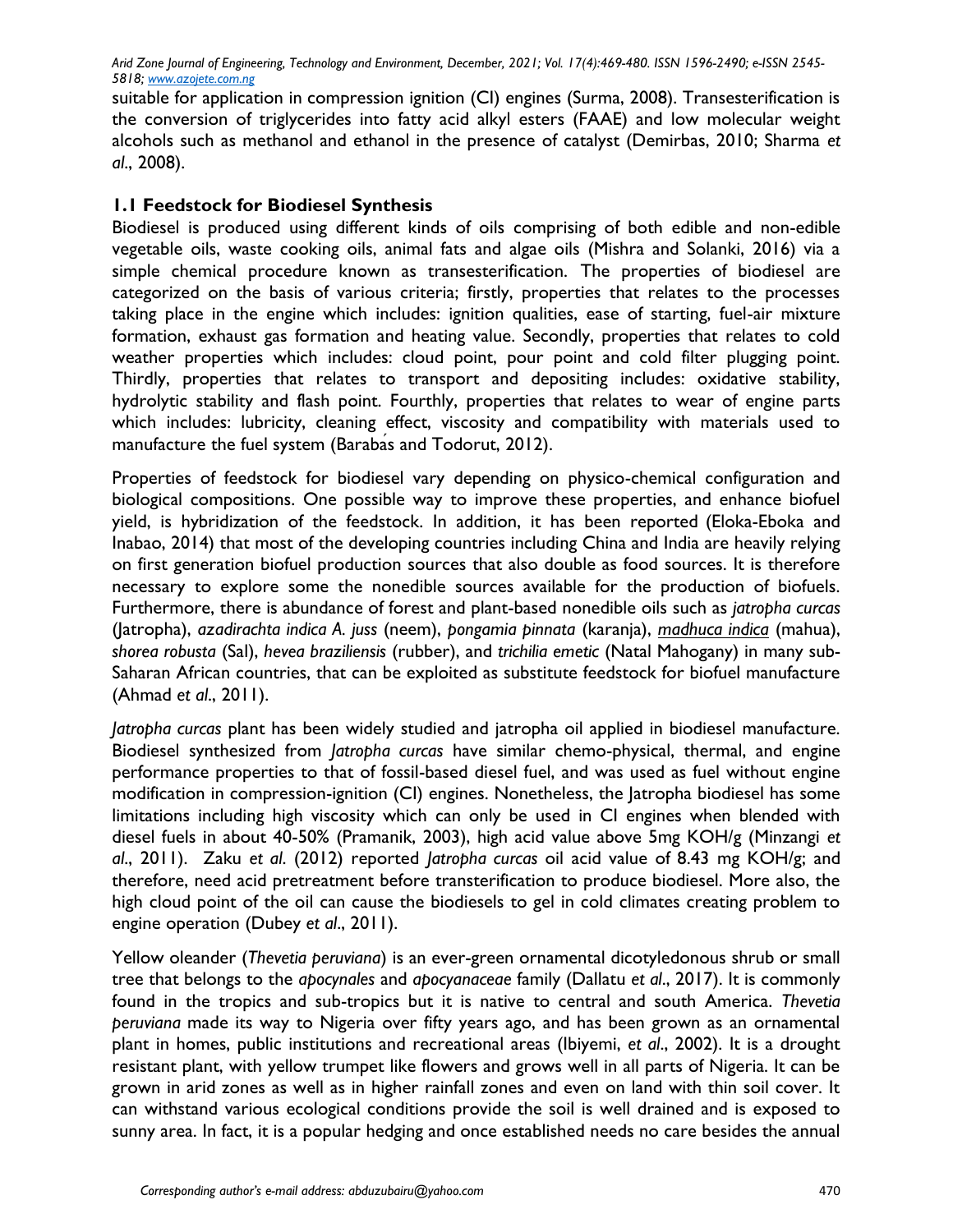pruning. It was reported (Dallatu *et al*., 2017) that yellow oleander have oil yield of up to 64.7% which is adjudged high yielding, this was supported by other workers that report oil yield of 60- 65% (Basumatary, 2014). Unlike jatropha oil, yellow oleander oil does have limitations of high viscosity and cloud point (Dallatu *et al*., 2017)**.**

## **1.2 Hybridization of the Feedstock**

Hybridization of feedstock involves blending two or more different raw materials at varying proportions to produce resulting material that may have improved characteristic properties when compared to the parent stock (Eloka-Eboka and Inabao, 2014). The concept of hybridization of different feedstock can bring about better and improved qualities which single feedstock may not adequately present when used separately. When crude oils feedstock is blended together in the right proportions before biodiesel is produced via transesterification process, it is referred to as *in-situ* hybridization. The term *ex-situ* hybridization however, refers to when crude feed oils are initially converted to biodiesel before they are blended together.

## **2. Materials and Methods**

Yellow oleander and *Jatropha curcas* seeds were purchased at National Institute for Chemical Technology NARICT Zaria, Kaduna State, Nigeria. The seeds were de-hulled manually, dried in an oven at 110°C for 1.5 hours and properly stored in polythene bags for further analysis.

## **2.1 Oil Extraction**

Batch of 200g dried *Jatropha cau*cus and yellow oleander seeds were separately de-husked and then crushed into powder by the aid of mortar and pestle, and hand grinder separately, to increase surface area for enhance extraction. The powdered sample of both seeds were separately fed to a soxhlet extractor (150MLS, Glass; FINLAB) containing n-hexane which serves as the solvent; the system was connected to a 21 round bottom flask and a reflux condenser. The extraction was conducted for a period of 6 hours, at a temperature of 60°C after which the solvent was completely evaporated over a water bath condensed and recycled.

## **2.2 Characterization of** *Jatropha Caucus* **and Yellow Oleander Crude Oil**

The following physico-chemical characteristics of *Jatropha* and yellow oleander seed oils were determined using ASTM standard procedures; acid value, saponification value, iodine value, free fatty acid, viscosity, density, specific gravity, refractive index and bulk density.

### **2.3 Hybridization of the Feedstock**

The *in-situ* hybridization of *Jatropha caucus* seed oil and yellow oleander seed oils was adopted for biodiesel production blended in the percentage composition as follows:  $Y_{100}J_0$ ,  $Y_{J100}$ ,  $Y_{50}J_{50}$ , Y<sub>90</sub>J<sub>10</sub>, Y<sub>80</sub>J<sub>20</sub>, Y<sub>70</sub>J<sub>30</sub>, and Y<sub>60</sub>J<sub>40</sub> from the crude oil samples. The subscripts for Y, represent the percent proportion of yellow oleander oil, while the subscripts for *J* represent the percentage proportion of jatropha oil. Firstly, each blend sample was placed in a homogenizer to mix the crude oils for 2 hours at 500 rpm at  $60^{\circ}$ C before transesterification process to produce the biodiesel.

### **2.4 Transesterification of the hybrid feedstock blends to biodiesel**

The transesterification of the hybrid oils was carried out using methanol. The process was carried out according to ASTM standard procedure using methanol to hybrid oil mole ratio of 6:1. The reaction time was 1 hour, reaction temperature of  $60^{\circ}$ C and 1 % (w/w) KOH as a catalyst. Upon reaction completion, the mixture was allowed to cool at room temperature without agitation leading to a two-phase separation. The upper phase of the mixture was the hybrid oil methyl ester (HOME) i.e., the biodiesel and the lower phase consists of glycerol, excess methanol and catalyst, soap formed during the reaction, some entrained HOME and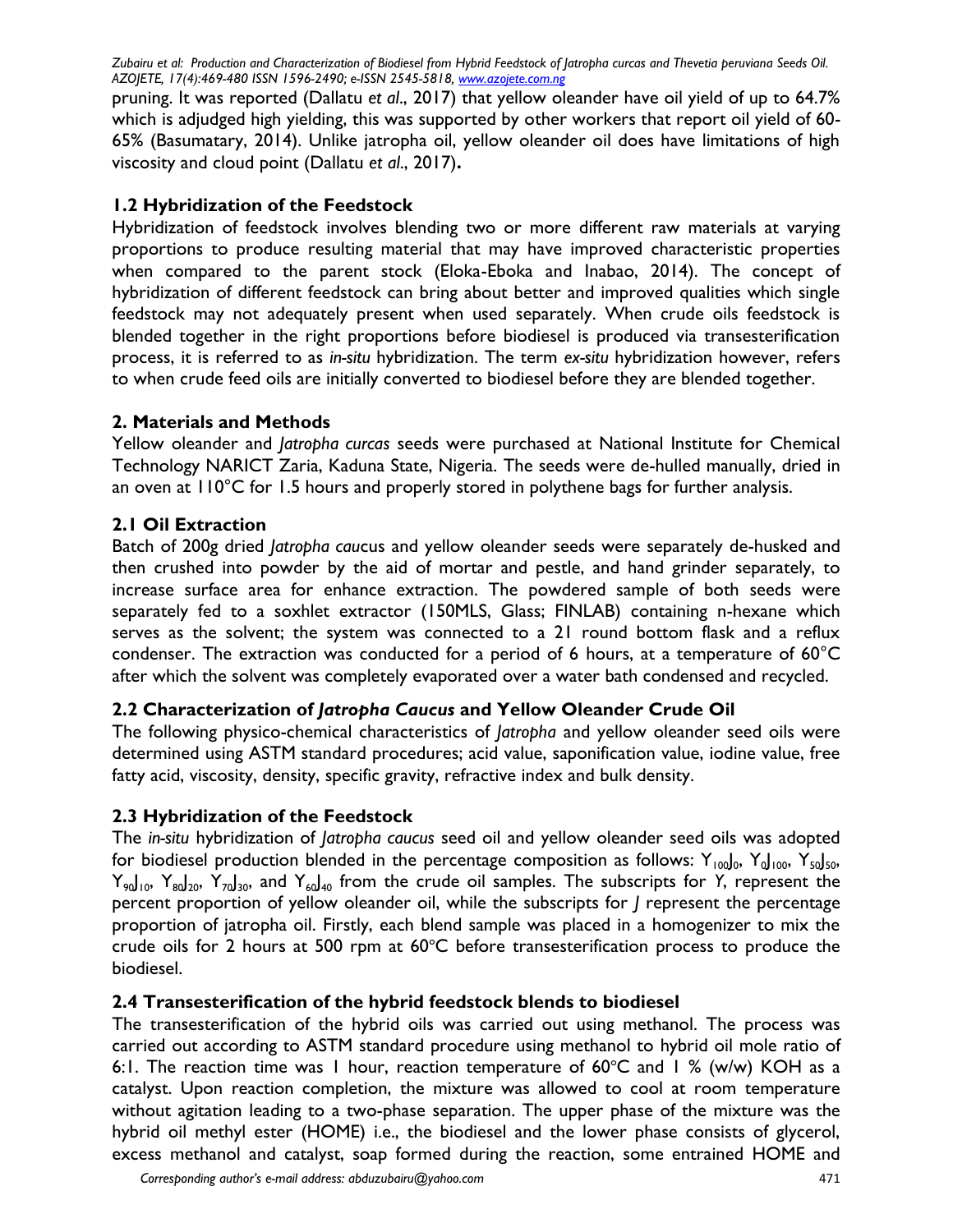traces of glycerides. The two phases were separated by decantation. The HOME was washed with warm distilled water and dried at  $100^{\circ}$ C to remove any traces of water.

## **3. Results and Discussion**

### **3.1 Characterization of yellow oleander and** *jatropha curcas* **seed oils**

The yield of the oil from yellow oleander *(Thevetia peruviana*) seeds and *Jatropha Curcas* seed as well as their physicochemical properties are presented in Table 1. In this work the yield of yellow oleander and jatropha oils were 62.8%. and 53.97% respectively. This indicates that yellow oleander seed is high oil yielding, similar results (61.8%- 64.7%) are reported by Ibiyemi *et al*., (2002). However, the oil yield from *Jatropha curcas* also falls within the limit of 30-65% as reported by Azam *et al*., (2005). The yields from both oils show that both oils are viable feedstock for production of biodiesel. The oil yields of both seeds are higher than most of other non-edible oil producing seeds reported; like *Azadirachta indica* (44.5%), *Pangamia pinnata* (33%) and *Ziziphus mauritiana* (33%) (Azam *et al*., 2005).

Yellow oleander oil percent free fatty acid value (%FFA) was 1.295% while *Jatropha curcas* was 1.49%. The maximum free fatty acid value recommended by Canakci and Gerpen, (2001) for alkaline transesterification was 2 mg KOH/g above which acid pretreatment of the oil is necessary before transesterification. Therefore, both oils may also be considered for direct alkaline transesterification. Dorado *et al*., (2002) reported that the higher the free fatty acid in oil the less economical the oil is for the production of biofuels; this is because the oil will require added acid pretreatment before conversion to biodiesel that adversely affect the economic viability of the process. In addition, the high amount of free fatty acid favours the production of excess soap in the transesterification process which must be removed (Dorado *et al*., 2002; Ma *et al*., 1998). High oil acidity decreases yield of biodiesel by inhibiting the formation of methoxides thus neutralizing the catalyst present and producing soaps within the reaction medium.

The initial results showed 3.46 and 8.55 mg KOH/g acid value for yellow oleander and *Jatropha curcas* respectively. The high acid value found in yellow oleander and *Jatropha curcas* oils was an indication that the oils need acid pretreatment prior to its esterification to biodiesel. The high acid of *Jatropha curcas* oil in particular, means high level of free fatty acids which translates into decreased oil quality. Acid pretreatment was carried on both oils and the resulting acid values for yellow oleander and *Jatropha curcas* are 1.34 and 2.64 mg/KOH respectively. It is important to note that acid value is the most important property of a vegetable oil which depicts the quality, age and suitability for industrial processes such as production of biodiesel and bio lubricant (Akubugwo *et al*., 2008).

The lower acid value for yellow oleander seed oil compared to the jatropha oil implies that it contains less polyunsaturated fatty acids i.e., linoleic acid and linolenic acid (Khan *et al*., 2001). On the other hand, high acid value of jatropha seed oil will make it more susceptible to lipase action and will decompose faster than yellow oleander seed oil. However, these values were observed to be lower than those reported by (Minzangi *et al*., 2011) and (Zaku *et al*., 2012) for some non-edible oil seeds (*Azadirachta indica:* 17.40 mg KOH/g; *Ricinus communis:*12.48 mg KOH/g; *Moringa oleifera:* 4.96 mg KOH/g). The saponification value is an indication of the average length of the fatty acid chains which make up the oil.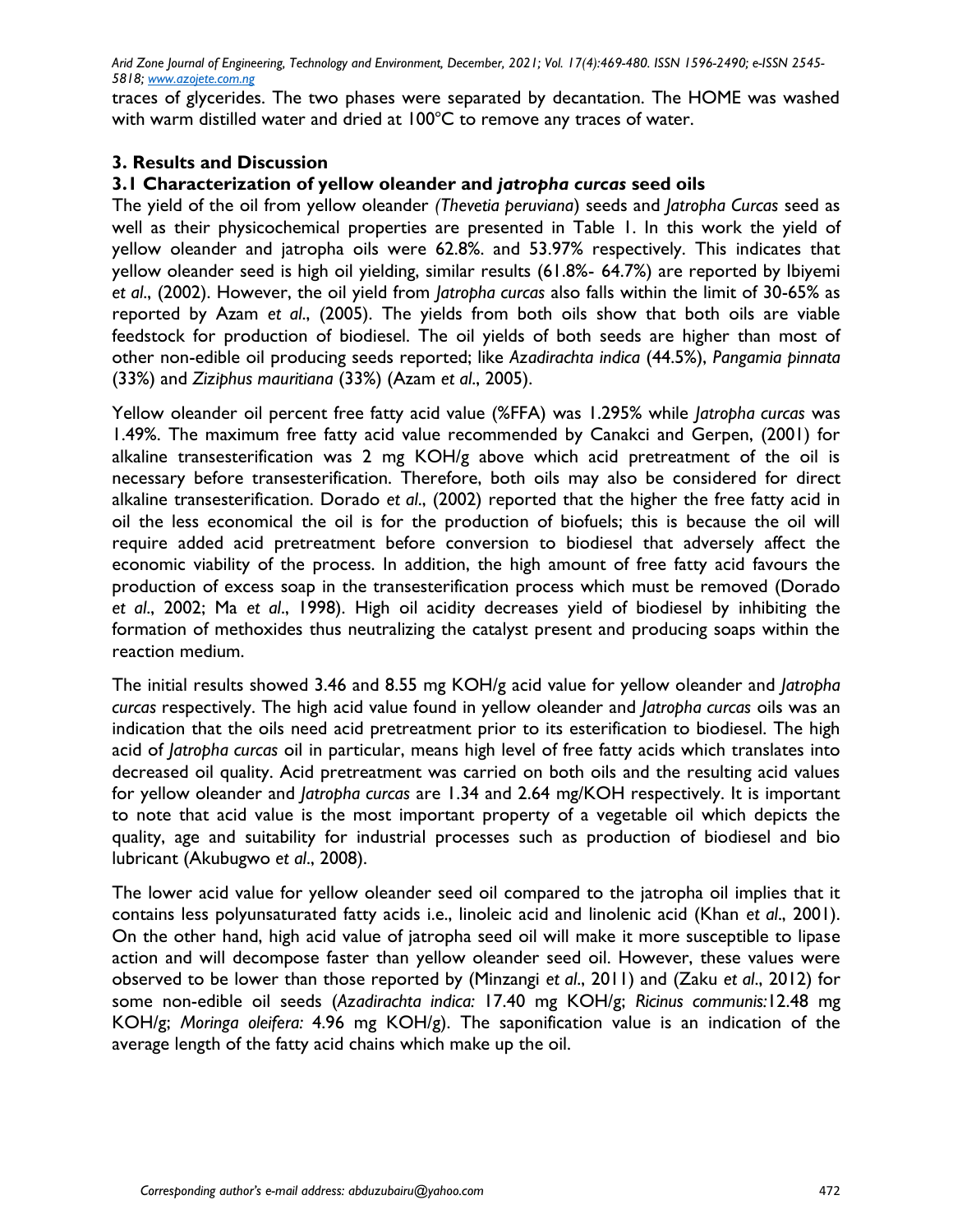| <b>Properties</b>                              | Yellow oleander oil | Jatropha curcas oil |
|------------------------------------------------|---------------------|---------------------|
| Oil yield $\overline{(\%)}$                    | 62.8                | 53.97               |
| Acid value (mg KOH/g) before acid pretreatment | 3.46                | 8.55                |
| Acid value (mg KOH/g) after acid pretreatment  | 1.34                | 2.62                |
| Density $(g/m^3)$                              | 0.870               | 0.920               |
| <b>Specific Gravity</b>                        | 0.905               | 0.924               |
| Free Fatty Acid (%FFA)                         | 1.30                | 1.49                |
| lodine Value (g/g)                             | 74.6                | 101.84              |
| Saponification Value (mg/g)                    | 196.77              | 193.55              |

### **Table 1: Physicochemical Properties of Yellow Oleander Seed and** *Jatropha Curcas* **Oils**

The saponification values in both yellow oleander and *Jatropha curcas* seed oils (196.77 and 193.55 mg/g respectively) are relatively high, this can be attributed to the high free fatty acid content in the oils (Hui, 1996). These values however, fall within the range of 182.5 – 260 mg/g reported by (Minzangi *et al*., 2011) for oils obtained from plant species. The higher saponification values recorded in both seed oil triglyceride is an indication of a larger number of short chain fatty acid molecules of low molecular weight, and accordingly consumes a larger number of moles of KOH.

In this work, the iodine value for yellow oleander seed oil (74.6g/g) and *Jatropha curcas* (101.83g/g) indicates stability to oxidation and are likely to be stored for a long period without becoming rancid due to the presence of high unsaturated fatty acids (Dallatu *et al*., 2017). Both oils therefore, are likely to be good feedstock in biodiesel industry.

The specific gravity of the yellow oleander and *Jatropha curcas* oil were 0.905 and 0.924 respectively. These values compare favourable with other results found for tropical African samples (Dawodu, 2009; Minzangi *et al*., 2011; Bhattacharya *et al.,* 2013). Generally, plant oils with specific gravity of 0.820 to 1.071 at  $30^{\circ}$ C are considered good for use as biofuels (Bhattacharya *et al.,* 2013; Minzangi *et al*., 2011).

## **3.2 Physico-chemical and fuel properties of the hybrid methyl esters**

The effects of the hybridization on the physico-chemical and fuel properties of the synthesized biodiesels (pure oil methyl esters and hybrid oil blend methyl esters) are presented in the following sections. Generally, the respective methyl esters properties observed in this work were within the ASTM standards recommended limit (Gerpen *et al*., 2004) for fuel grade biodiesel and compare well with the conventional diesel.

## *3.2.1 Influence of hybridization on yield of hybrid methyl esters*

The methyl esters yield of from all the oil samples investigated is presented in Figure 1. It can be seen that the average yield of hybrid methyl ester of all oil samples considered:  $Y_{90}|_{10}$  (90% YO and 10% JO),  $Y_{80}$ <sub>20</sub> (80% YO and 20% JO),  $Y_{70}$ <sub>30</sub> (70% YO and 30% JO),  $Y_{60}$ <sub>40</sub> (60% YO and 40% JO) and  $Y_{50}$  $\frac{1}{50}$  (50% YO and 50% JO), was approximately 90%. The highest biodiesel yield observed was from hybrid oil blend  $Y_{70}J_{30}$  with 92.2%, and it can be observed that the least yield of biodiesel  $(J_{100})$  was approximately 84%. All biodiesel yields were typical of methyl esters from other common oil seeds reported in the literature (Azam *et al*., 2005; and Kinast, 2003).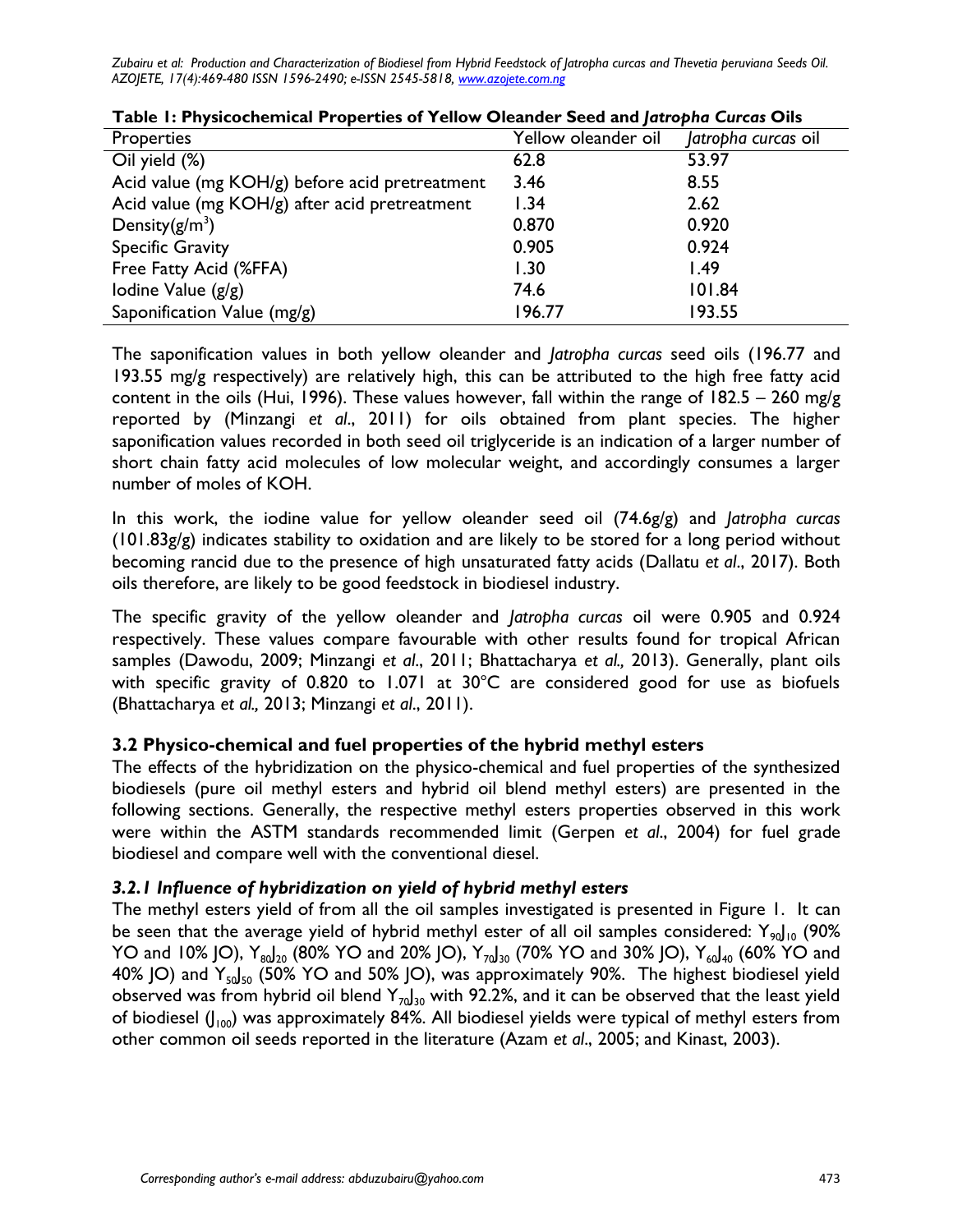

Figure 1: Influence of hybridization on yield of hybrid methyl ester

#### *3.2.1 Influence of hybridization on specific gravity of hybrid methyl esters*

The specific gravity measurement for the hybrid oil blends methyl esters compared to the methyl esters of the pure  $Y_{100}$  and  $J_{100}$  oils were presented in Figure 2. The values of the specific gravity of all hybrid methyl esters are conform to the ASTM standard (D1296) recommended limit of 0.88 (Ivase *et al*., 2015). It is important to note that the specific gravity of all the hybrid methyl esters were lower than that of the  $J_{100}$  (0.96) which is slightly higher than the recommended ASTM limit. This may likely be due to high entrained moisture content in the parent  $J_{100}$  oil.



Figure 2: Influence of hybridization on specific gravity of hybrid methyl ester

#### *3.2.2 Influence of hybridization on the viscosity of hybrid methyl esters*

The effect of the hybridization on the viscosity of the hybrid methyl esters is shown in Figure 3. The viscosity is a critical parameter of the injection property of the biodiesel. Too high viscosity leads to clogging of the injector of the CI engines. The ASTM standard (D445) of the viscosity recommended limit of biodiesel is  $1.9$ -6.5 mm/s<sup>2</sup> (Kinast, 2003). All the hybrid biodiesel produced have viscosity in the range of the ASTM standard. Worth noting is that the hybrid methyl ester from hybrid oil blend  $Y_{70}J_{30}$  has the least viscosity of about 2.0cSt. which makes it most suitable for fuel injection applications.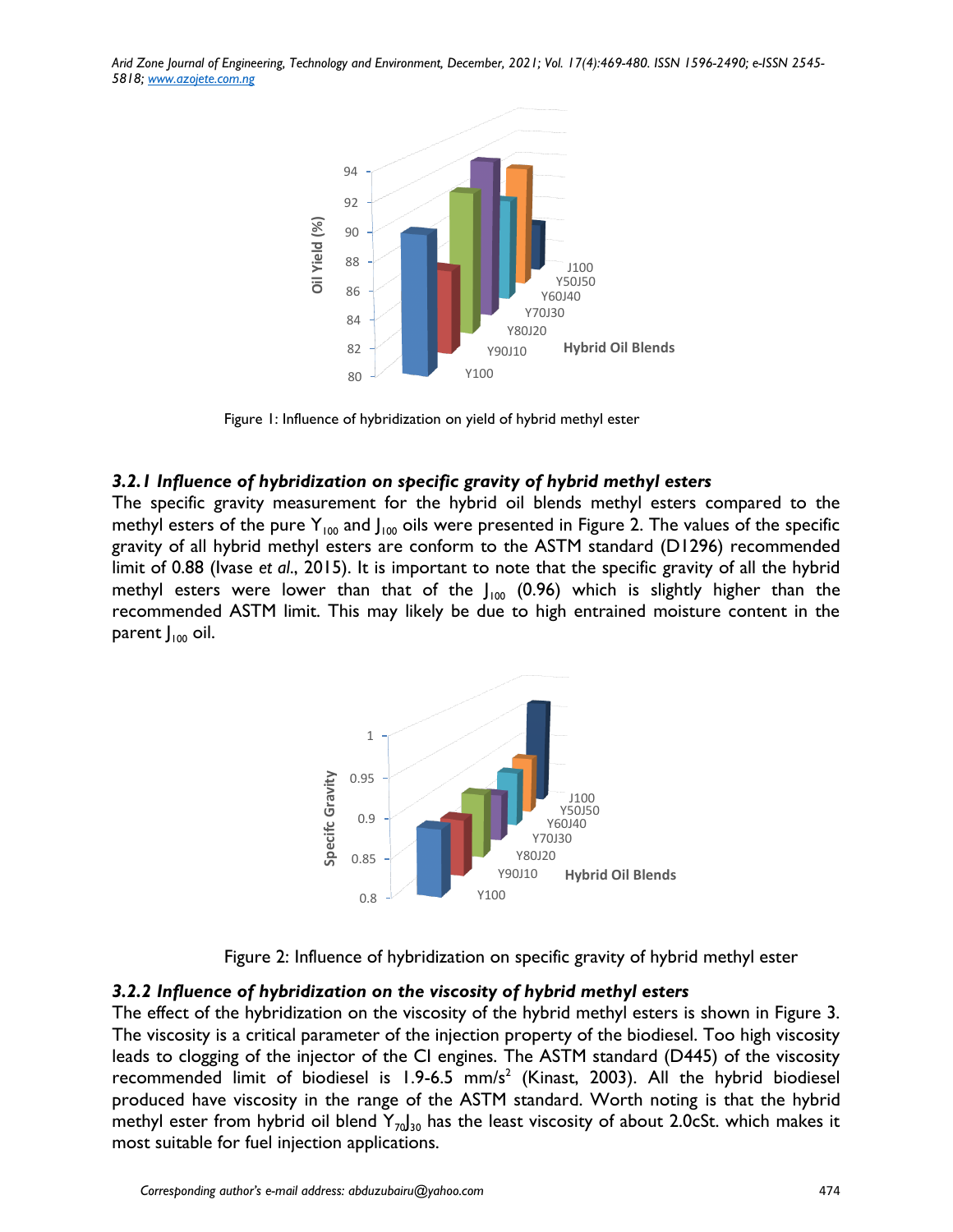



### *3.2.2 Influence of hybridization on cloud point of hybrid methyl esters*

The cloud point profile of the synthesized biodiesels is shown in Figure 4. It could be noted that the cloud point values of all hybrid methyl esters are within the recommended ASTM standard (D975) recommended limit of -3 $^{\circ}$ C to 12 $^{\circ}$ C. The cloud point values of all hybrid methyl esters are lower than that of the methyl esters from pure oils  $(Y_{100}$  and  $J_{100}$ . The cloud point values of the biodiesel from  $Y_{100}$  and  $J_{100}$  are higher than the biodiesels from the hybrid oil blends. The high values for the pure biodiesels cloud points ( $Y_{100}$ ; 12°C and  $J_{100}$ ; 10°C) are due to high composition of oleic acid. The cloud point is critical in cold weather performance of the biodiesel, hence the high cloud point of the methyl esters of the pure oils may limit their use as fuel in cold climates. In Nigeria the FAME of yellow oleander and *Jatropha curcas* will tend to retain their flow properties due to relatively warm climate, but they would tend to precipitate wax under the condition where the ambient temperature is just a little above the cloud point.



Figure 4: Influence of hybridization on viscosity of hybrid methyl ester

### *3.2.2 Influence of hybridization on other fuel properties*

The pour point and the refractive index of the synthesized methyl esters are presented in Table 2. The pour point is the property of the biodiesel that defines its ability to flow before it can be gelled. It is a measure of the temperature below which the fuel cease to flow. Fuels with high pour point are relatively difficult to be used in areas with lower temperatures, because the biodiesel must be kept relatively warm to retain its flow capabilities by some external means such as electric heaters, tanks or flow line insulations, for instance.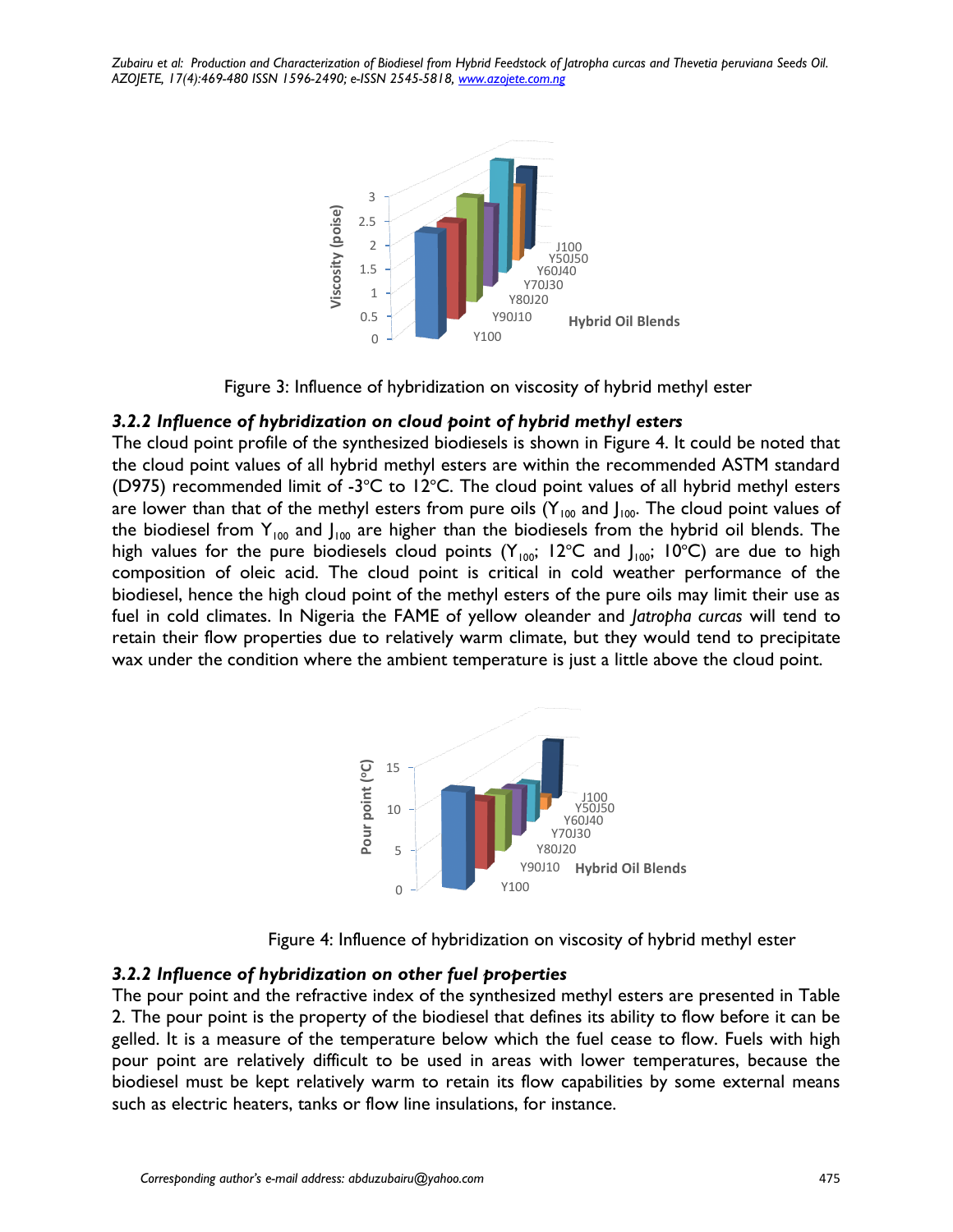All biodiesels have relatively high pour points than conventional diesel in the region of over  $20^{\circ}$ C (Kinast, 2003). All the methyl esters produced in this work exhibit pour point characteristic higher than some common vegetable oil methyl esters (example, soya oil, canola oil, moringa oleifera oil, palm oil, etc.) as reported in the literature (Kinast, 2003; Ivase *et al*., 2015; Zubairu and Ibrahim, 2004).

| <b>I QUIC 4.</b> I hysicochemical and Tuel I Toperues of the Froduced Diodiesels and Trybitd Dienus. |      |                        |                         |             |             |                        |       |               |
|------------------------------------------------------------------------------------------------------|------|------------------------|-------------------------|-------------|-------------|------------------------|-------|---------------|
|                                                                                                      | 100  | $Y_{90}$ <sub>10</sub> | $\mathsf{Y}_{80} _{20}$ | $Y_{70}$ 30 | $Y_{60}$ 40 | $Y_{50}$ <sub>50</sub> | 100   | Petro. Diesel |
| Pour point (°C)                                                                                      |      |                        |                         |             |             |                        |       | -16           |
| Refractive index                                                                                     | -447 | l 449                  | .366                    | .448        | .449        | .451                   | . 453 |               |

**Table 2:** Physicochemical and Fuel Properties of the Produced Biodiesels and Hybrid Blends.

## **3.3 Fourier transform infra-red spectroscopy**

The jatropha oil, yellow oleander oil and hybrid oil blends biodiesels were subjected to Fourier Transform Infrared Spectroscopy (FTIR) to characterize and emulate the presence of various carbon isomers. As a representative example, the FTIR spectra of the methyl ester of the oil blend Y70J30 is shown in Figure 5.



Figure 5: FTIR Spectrum of  $Y_{70}$ <sub>30</sub> methyl ester

The FTIR analyses of the yellow oleander methyl ester (YOME), and jatropha methyl ester (JOME) and hybrid oil blends methyl esters showed the region 745.08 cm<sup>-1</sup>-998.52 cm<sup>-1</sup> indicate the presence of =C-H functional groups. They possess bending type of vibrations appearing at low energy and frequency region in the spectrum and are all double bounded. The spectra also confirm the presence of carbonyl functional group at  $1764.73$  to  $1772.55$  cm<sup>-1</sup> as the most intense and prominent bands. They are part of fatty acid methyl esters with unsaturated bond in the biodiesel, such as methyl oleate and methyl linoleate. Methyl oleate was also reported by Saifuddin, (2014) in this region. The carbonyl (-C=O vibration) group of esters showed strong absorption bands at 1764.73 to 1772.55  $cm^{-1}$  in the FTIR spectra of the biodiesels, also indicate the presence of fatty acid methyl esters. This group indicates the conversion of triglycerides in the oil to methyl esters.

The Summary of the FTIR spectra of biodiesel from jatropha oil, yellow oleander oil and hybrid oil blends are shown in Table 3.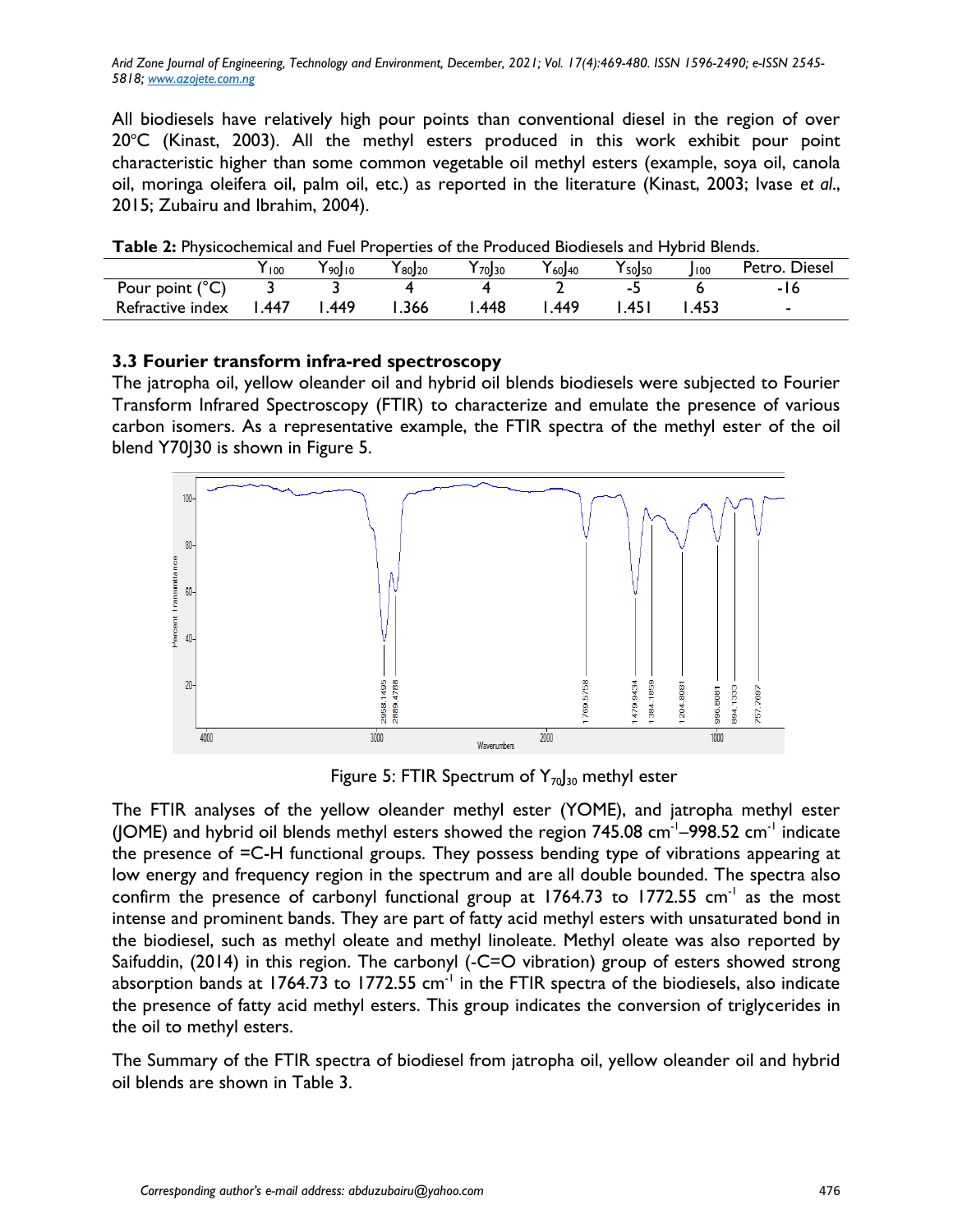| Wave          | Assignment                                                                                 |
|---------------|--------------------------------------------------------------------------------------------|
| Number (cm-1) |                                                                                            |
| 2887.21       | Region of hydrogen's stretching.                                                           |
| 3651.72       | -OH stretching vibration of the triglycerides                                              |
|               | -Symmetric and asymmetric stretching vibration of the aliphatic $-CH_2$ and $-CH_3$ group. |
| 1764.73       | Region of double bond's stretching                                                         |
| 1772.55       | -ester carbonyl functional group of the triglycerides                                      |
|               | -C=C stretching vibration of olefins                                                       |
|               | Region of other bonds deformations and bendings                                            |
|               | - Bending vibrations of $-CH2$ groups                                                      |
| 745.08        | Fingerprint region                                                                         |
| 998.52        | -C-O stretching vibration of ester group                                                   |
|               | - $CH2$ rocking vibration and the out of plane vibration of disubstituted olefins          |

## **Table 3: Summary of the FTIR Spectra Peaks (cm-1) of the Pure Oils Methyl Esters and Hybrid Oil Blend Methyl Esters**

# **3.3 Gas Chromatography Mass Spectroscopy GC-MS**

 ${\sf T}_\circ$  investigate the presence of FAMEs in the produced biodiesel samples; yellow oleander oil  $(Y_{100})$ , jatropha oil  $(J_{100})$  and the respective hybrid oil blends  $(Y_{90})_{10}$ ,  $Y_{80}J_{20}$ ,  $Y_{70}J_{30}$ ,  $Y_{60}J_{40}$ ,  $Y_{50}J_{50}$ ) were subjected to GC–MS analysis, the detail result for the methyl ester of the Y70J30 oil blend; as a representative example is presented in Figure 6.





The respective AMEs were identified by comparing the mass spectrum of each component with spectra in the National Institute of Standards and Technology (NIST) mass spectral library. We used the GC spectrum and confirm some major peaks as the dominant peaks in the respective biodiesels, which are consistent with previous literature (Ahmad, *et al*., 2011). The major identified FAMEs present in the hybrid methyl esters include: hexadecanoic acid, methyl ester; 9(Z)-hexadecenoic acid, methyl ester; methyl stearate; 9(Z)-octadecenoic acid, methyl ester; eicosanoic acid, methyl ester and docosanoic acid, methyl ester.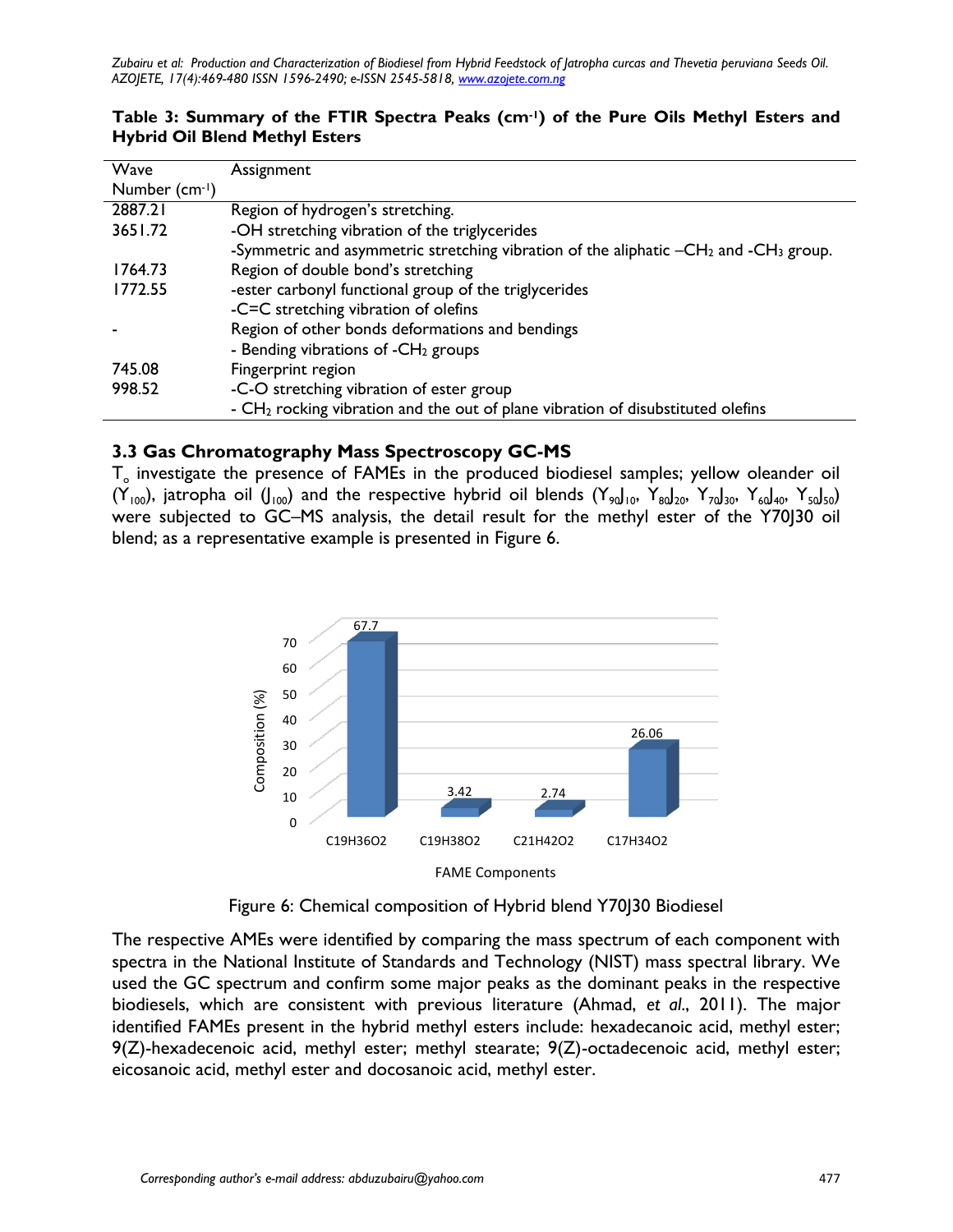# **4. Conclusion**

Crude oils were extracted from yellow oleander and *Jatropha curcas* seeds using solvent extraction method. The oil yield was 62.8% and 53.97% for yellow oleander and jatropha seed respectively. Characterization of the oils indicates iodine values of 74.6g/g for yellow oleander and 101.83g/g for *Jatropha curcas*. The oils were adjudged to have stability to oxidation and are likely to be stored for a long period without becoming rancid due to the presence of high unsaturated fatty acids. All physicochemical properties of the oils are within ASTM recommended limits.

Synthesized biodiesel yields from the oils are 89.8% and 84.1% for yellow oleander and *Jatropha curcas* respectively. Similarly, the biodiesel yields from the hybrid oil blends were 90.0, 86.1, 90.7, 92.2 and 88.2% for hybrid oil blends  $Y_{50}J_{50}$ ,  $Y_{90}J_{10}$ ,  $Y_{80}J_{20}$ ,  $Y_{70}J_{30}$  and  $Y_{60}J_{40}$  respectively. Characterization of all synthesized biodiesel samples indicates fuel properties that are within the stipulated ASTM limits for fuel-grade biodiesels, except that high cloud points were observed in  $Y_{100}$  and  $J_{100}$ . The least cloud point was observed for biodiesel from hybrid oil blend Y50J50. The FTIR spectra of the fatty acid methyl esters of yellow oleander oil and *Jatropha curcas* oil, as well as fatty acid methyl esters of the various blends of the oils synthesized confirms the presence of the major functional groups characteristics of bio-based diesel fuel.

## **References**

Ahmad, M., Ullah, K., Khan, MA., Zafar, M. Tarq, M., Ali, S. and Sultana, S. 2011. Physicochemical Analysis of Hemp Oil Biodiesel: A Promising Non-edible New Source for Bioenergy. Energy Sources*,* 33(14): 1365-1374.

Akoh, CC., Shu-Wei C., Guan-Chiun L. and Jei-Fu S. 2007. Enzymatic Approach to Biodiesel Production. Journal of Agricultural and Food Chemistry, 55(22): 8995-9005. DOI: 10.1021/jf071724y.

Akubugwo, IE., Chinyere, GC., Ugbogu, AE. 2008. Comparative Studies on Oils from Some Common Plant Seeds in Nigeria. Pakistanian Journal of Nutrition, 7(4): 570-573.

Antczak, MS., Kubiak, A., Antczak , T. and Bielecki, S. 2009. Enzymatic Biodiesel Synthesis - Key Factors affecting Efficiency of the Process. Renewable Energy, 34(5): 1185-1194.

Azam, MM., Waris, A., Nahar, NM. 2005. Prospects and Potential of Fatty Acid Methyl Esters of Some Non-traditional Seed Oils for Use as Biodiesel in India. Biomass and Bioenergy, 29(4)*:* 293–302.

Barabas, I. and Todorut, IA. 2012. Biodiesel Quality, Standards and Properties. In: Biodiesel -Quaity, Emisions and Bye-Products, IntechOpen Edited by Montero, G. and Stoytcheva, M. pp. 3-28.

Basumatary, S. 2014. Yellow Oleander ( *Thevetia Peruviana* ) Seed Oil Biodiesel as an Alternative and Renewable Fuel for Diesel Engines : A Review. International Journal of Chemical Technology, 7(6): 2823-2840.

Bhattacharya, C., Pandey, B. and Paroha, S. 2013. Effect of Physico-Chemical Changes in Sesame (*Sesamum Indicum L*.) Seeds due to Storage. Asian Journal of Biological and Life Sciences*,* 2(3): 254-257.

Canakci, M. and Gerpen, JV. 2001. Biodiesel Production from Oils and Fats with High Free Fatty Acids. Transactions of the American Society of Agricultural Engineers*,* 44(6): 1429–36.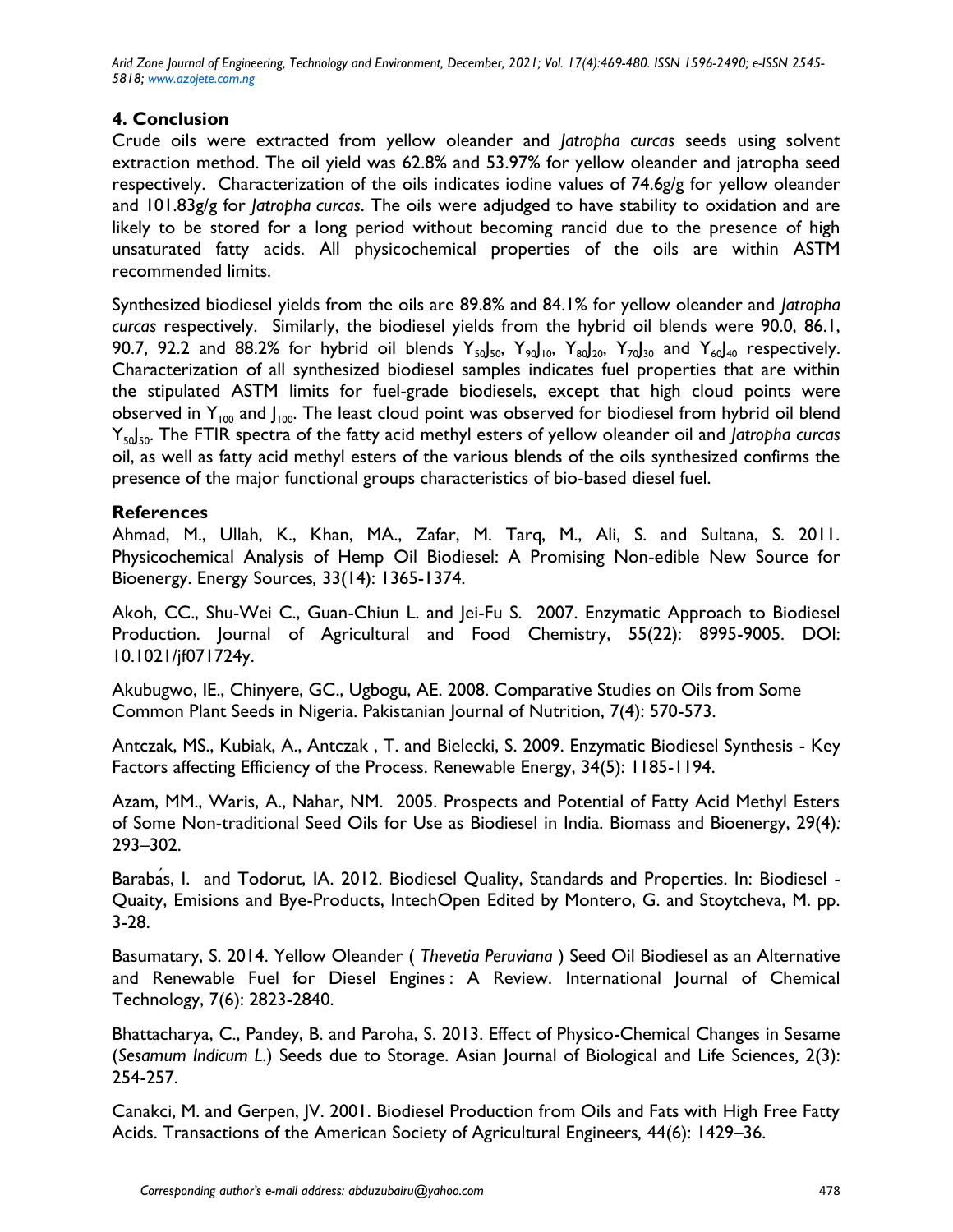Dallatu, Y., Agbaji, EB. and Ajibola, BO. 2017. The Influence of Physicochemical Characteristics of Non-Edible Oil of Yellow Oleander Seed on its Fuel Properties. Bayero Journal of Pure and Applied Sciences, 10(2): 283–291.

Dawodu, FA. 2009. Physico-Chemical Studies on Oil Extraction Processes from Some Nigerian Grown Plant Seeds. Electronic Journal of Environment, Agricultural and Food Chemistry, 8(2): 102-110.

Demirbas, B. 2010. Future Fuels for Internal Combustion Engines. Energy Sources, 32(14): 1273–1281.

Dorado, MP., Ballesteros, E., de Almeida, JA., Schellart, C., Löhrlein, HP. and Krause, R. 2002. An Alkali-Catalyzed Transesterification Process for High Free Fatty Acid Waste Oils. Transactions of the American Society of Agricultural Engineers (ASAE), 45(3): 525-529.

Dubey, AK., Sarviya, RM. and Rehman, A. 2011. Characterization of Processed Jatropha Oil for Use as Engine Fuel. Current World Environent, 6(1): 101–107.

Eloka-Eboka, A.C. and Inambao, F.L. (2014). Effects of hybridisation of biodiesel on the fuel quality and performance of Moringa and Jatropha feedstocks and hybrids. Proceedings of  $13<sup>th</sup>$ International Conference on Sustainable Energy technologies (SET-2014), 24-28 August 2014, Geneva, Switzerland.

Gerpen, JV., Shanks, B., Pruszko, R., Clements, D. and Knothe, G. 2004. Biodiesel Production Technology, National Renewable Energy Laboratory (NREL) Subcontractor Report, NREL/SR-510-36244: 22-30.

Hui, YH. 1996. Industrial and Consumer Non-edible Products from Oils and Fats, in Bailey 's Industrial Oil Fats Products: 5th Edition, John Wiley and Sons, New York, pp. 33-37.

Ibiyemi, SA., Fadipe, VO., Akinremi, OO. and Bako, SS. 2002. Variation in oil composition of *Thevetia Peruviana Juss* (Yellow Oleander) Fruits Seeds. Journal of Applied Science and Environmental Management (JASEM), 6 (2): 61–65.

Ivase, TJP., Bobbo, H., Tagago, TA. and Nyakuma, DD. 2015. A Review of *Moringa Oleifera* Seed Oil as Feedstock for Biodiesel Production. Journal of Multidisciplinary Engineering Science and Technology, 2(12): 3574–3581.

Khan, SH., Bhatti, BM. and Sardar, R. 2001. Acid Value of Vegetable Oils and Poultry Feed as Affected by Storage Period and Anti-oxidants. Pakistan Veterinary Journal, 21(4): 194-197

Kinast, JA. 2003. Production of Biodiesels from Multiple Feedstocks and Properties of Biodiesels and Biodiesel/Diesel Blends. National Renewable Energy Laboratory (NREL) Subcontractor Final Report, NREL/SR-510-31460: 5-24.

Ma, F., Clements, LD. and Hanna, MA. 1998. The Effect of Catalyst, Free Fatty Acids and Water on Transesterification of Beef Tallow. Transactions of the American Society of Agricultural Engineers (ASAE), 41(5): 1261-1264.

Minzangi, K., Kaaya, AN., Kansiime, F., Tabuti, JRS. And Sambura, B. 2011. Oil Content and Physico-chemical Characteristics of Some Wild Oilseed Plants from Kivu Region Eastern Democratic Republic of Congo. African Journal of Biotechnology, 10(2): 189- 195.